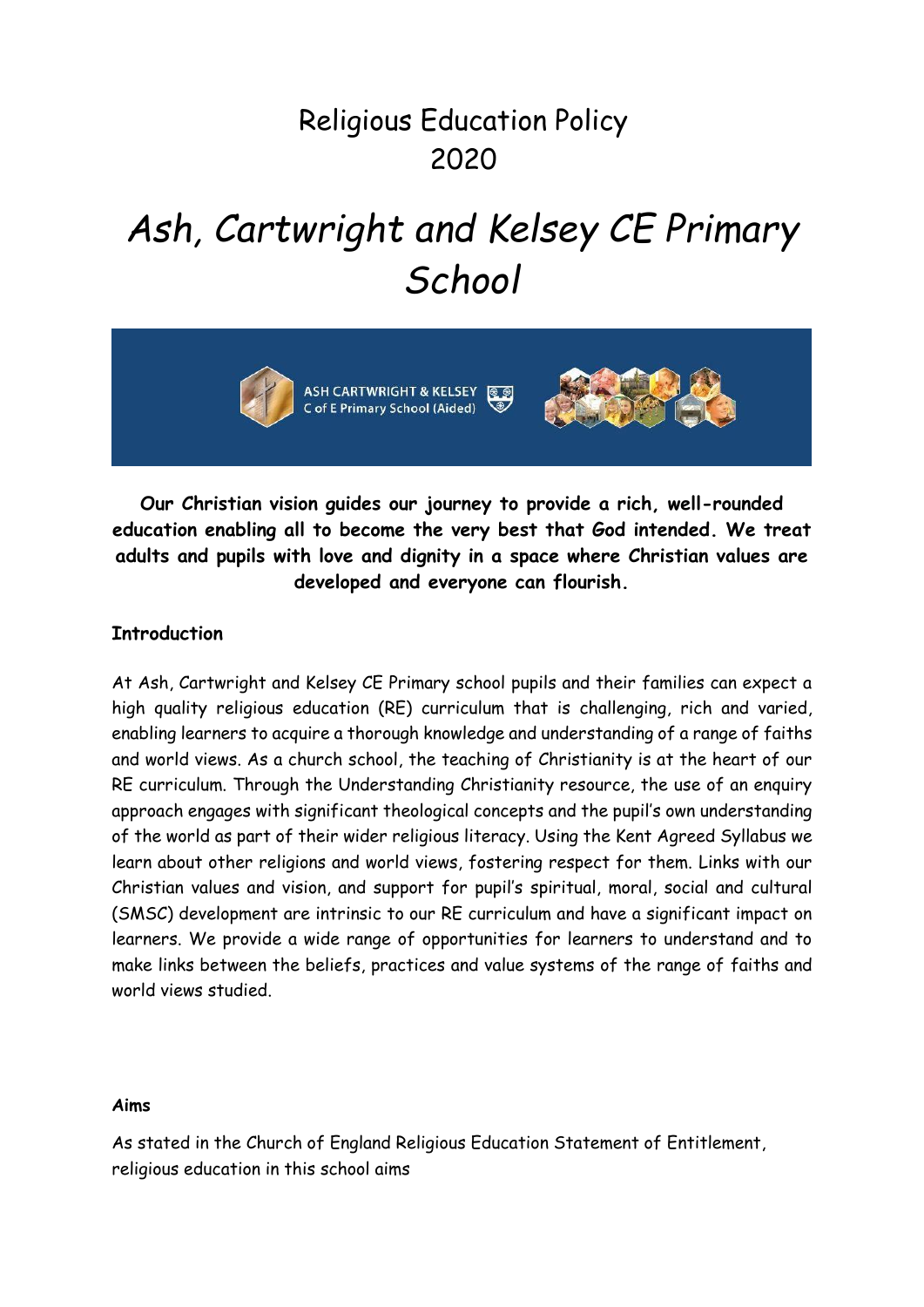- To enable pupils to know about and understand Christianity as a living faith that influences the lives of people worldwide and as the religion that has most shaped British culture and heritage.
- To enable pupils to know and understand about other major world religions and world views, their impact on society, culture and the wider world, enabling pupils to express ideas and insights.
- To contribute to the development of pupils' own spiritual/philosophical convictions, exploring and enriching their own beliefs and values.

# **Objectives**

As stated in the Church of England Religious Education Statement of Entitlement, the following objectives are age appropriate at the end of our pupils' education in school. The expectation is that all pupils are religiously literate and as a minimum pupils are able to:

- Give a theologically informed and thoughtful account of Christianity as a living and diverse faith.
- Show an informed and respectful attitude to religions and world views in their search for God and meaning.
- Engage in meaningful and informed dialogue with those of other faiths and none.
- Reflect critically and responsibly on their own spiritual, philosophical and ethical convictions.

# **Teaching and learning**

RE has a high profile within our school curriculum and is comparable with other core curriculum areas. Quality teaching in RE helps generate respect for different views and interpretations where real dialogue takes place. Learners develop and use a wide range of higher level skills such as enquiry, analysis, interpretation, evaluation and reflection to deepen their understanding of the impact of religion and world views as lived by believers. Key cross-curricular skills such as reading, writing, observation, and discussion are practised. Rigorous assessment based on knowledge and understanding of core religious concepts shows that attainment is high and progress significant in developing an understanding of Christianity and a range of other world religions and on other world views as appropriate.

RE offers a wide variety of teaching and learning experiences, understanding that pupils learn best in different ways. Pupils will experience opportunities to learn and express themselves through an enquiry based style of learning by:

- Listening to the teacher and each other.
- Ask and discuss 'big' questions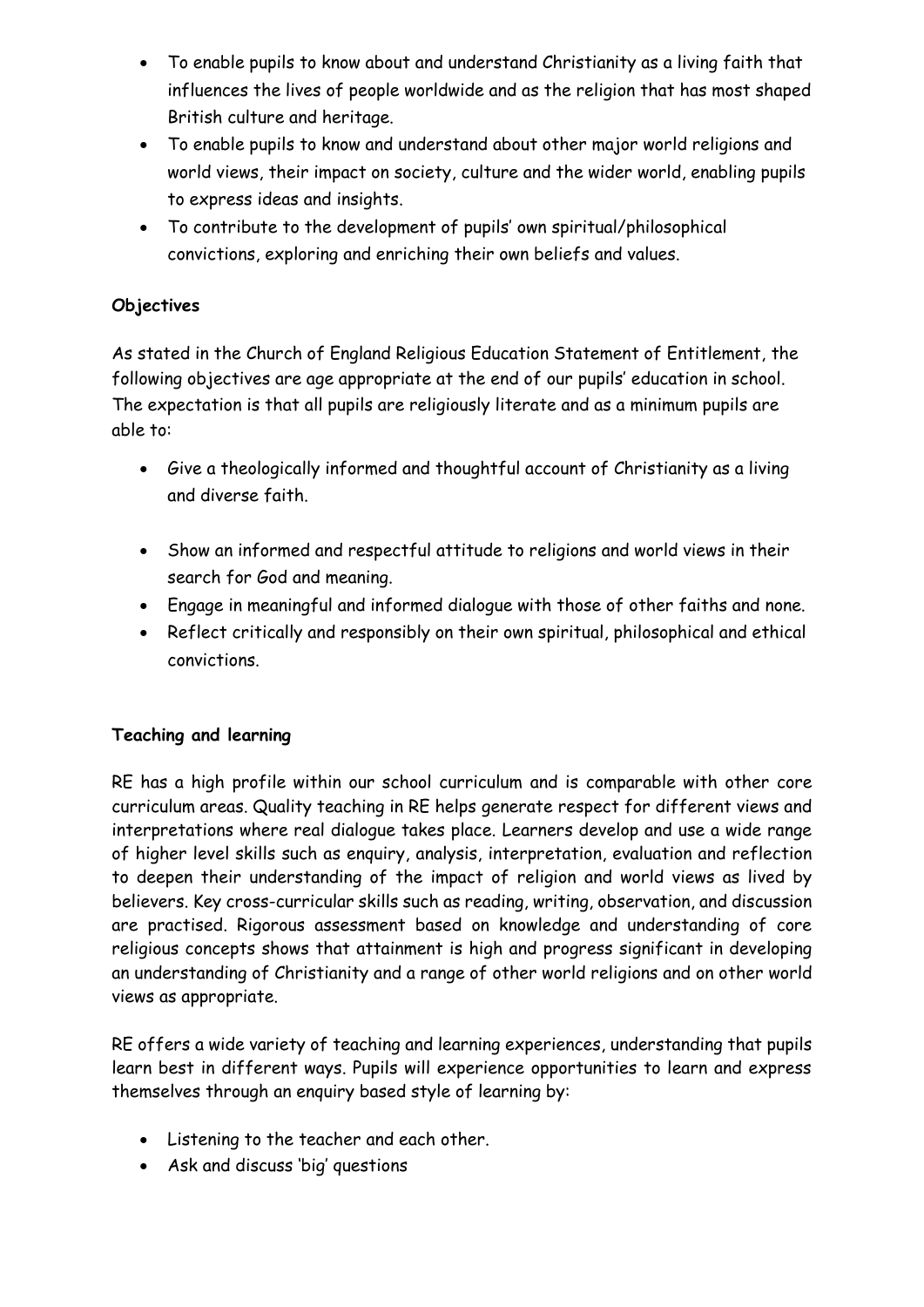- Reading of texts.
- Seeking information for themselves in libraries and on computers.
- Discussion with the teacher and other pupils.
- Pair and group work.
- Using a range of media such as artefacts, pictures, photographs, music and drama.
- Visits and visitors.
- Artwork.
- Outdoor learning.
- Time for reflection.

#### **Differentiation and Special Educational Needs**

Policy and practice in religious education reflects whole school policy and encompasses the full range and ability of all pupils. All pupils' contributions are valued in RE as they draw on their own experiences and beliefs. A range of teaching and learning strategies to achieve differentiated learning are used including task, outcome, resource, support and pupil grouping. There is particular concern to ensure that all tasks are challenging and sufficiently demanding to stimulate and engage all pupils whilst extending the most able.

#### **Breadth and balance**

Although work on Christianity will predominate, there will be in-depth work on the major world religions and on other world views as appropriate. Teaching will seek to bring about a deeper knowledge and understanding of religious traditions but also to develop a range of skills such as the ability to empathise and evaluate attitudes, and develop respect for diversity.

#### **Equal Opportunities**

Religious education will challenge stereotypes, misinformation and misconceptions about race, gender and religion. It seeks to present religions and world views in all their richness and diversity in terms of beliefs, traditions, customs and lifestyle in a sensitive and accurate way in order to encourage a positive attitude towards diversity. All questions, views, and opinions will be treated with sensitivity and respect.

#### **Relevance**

Teachers will establish clear links between elements of religious belief and practice and aspects of the children's own lives. Teaching will enable pupils to gain something of personal value from their study of religious belief and practice, for example, the way that they might apply insights gained from religious stories to their own lives. This will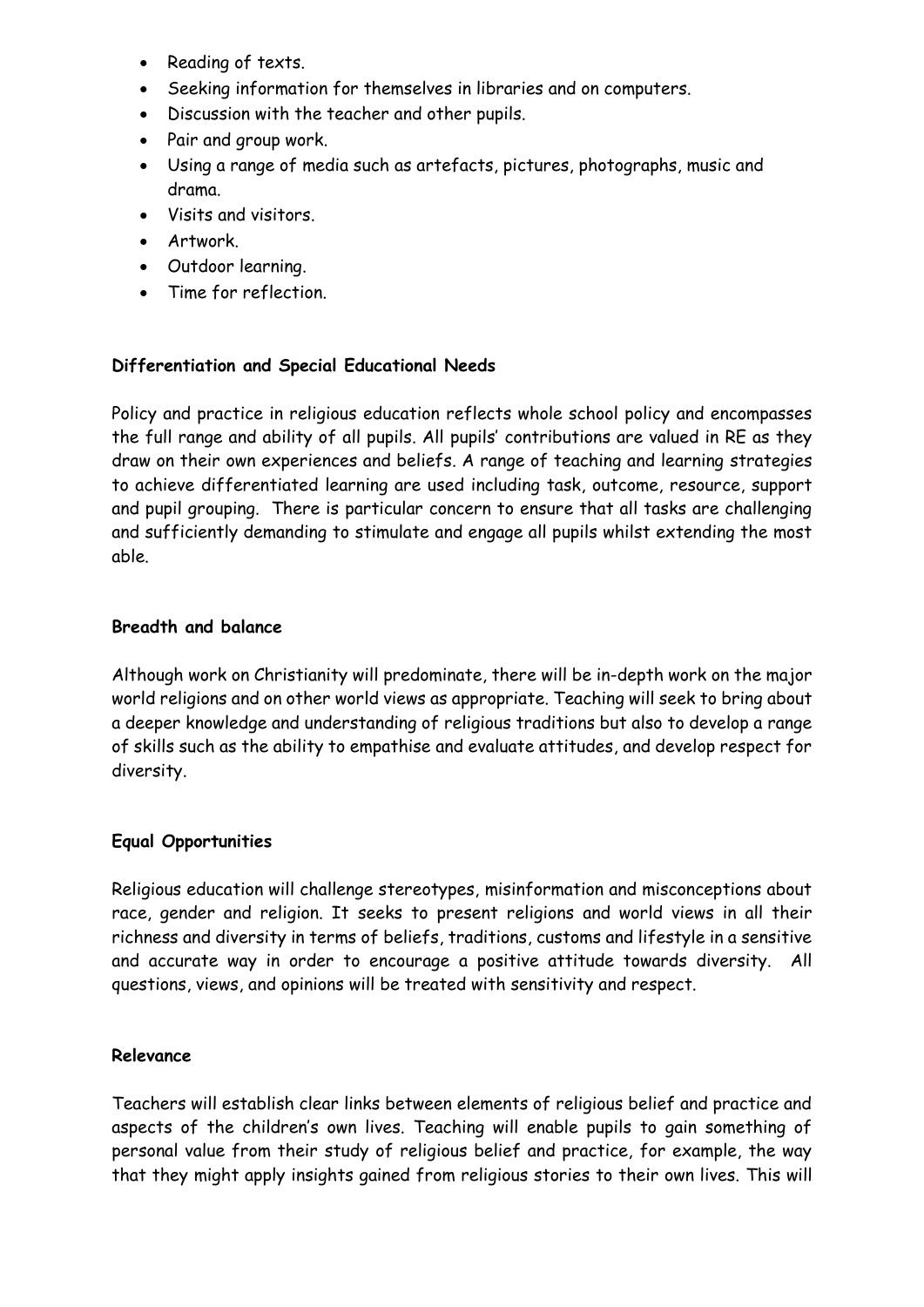be done through engaging pupils in an enquiry based style of learning and by posing challenging questions to and by pupils.

#### **Cross-curricular links**

Religious education supports the development of general educational abilities such as literacy, empathy and the ability to express thoughts, feelings and personal beliefs. RE also makes a major contribution to pupils' SMSC development. It addresses issues which arise in a range of subjects, such as English, drama and history, geography, computing, music as well as personal, social and emotional education and citizenship.

# **Health and Safety**

Health and safety issues may arise in religious education on a number of occasions for example, when pupils:

- Handle artefacts.
- Consume food.
- Visit places of worship.

Teachers will conform to guidelines in the school's health and safety policy in these circumstances.

# **Assessment, Recording and Reporting**

Assessment in religious education will:

- Involve identifying suitable opportunities in schemes of work such as Understanding Christianity.
- Be directly related to the expectations of the Kent Agreed Syllabus.
- Seek to identify development in the different areas of learning in the subject and not only in the acquisition of factual knowledge.
- Recognise the range of skills and attitudes which the subject seeks to develop.
- Employ well defined criteria for marking and assessment which identify progress and achievement as well as effort, following the school's marking policy.
- Include pupil self-assessment.
- Enable effective tracking of pupil progress to identify areas for development in pupil's knowledge and understanding, as well as whole school areas for development.
- Enable effective reporting to parents.

# **Role of the RE subject leader**

The subject leader will: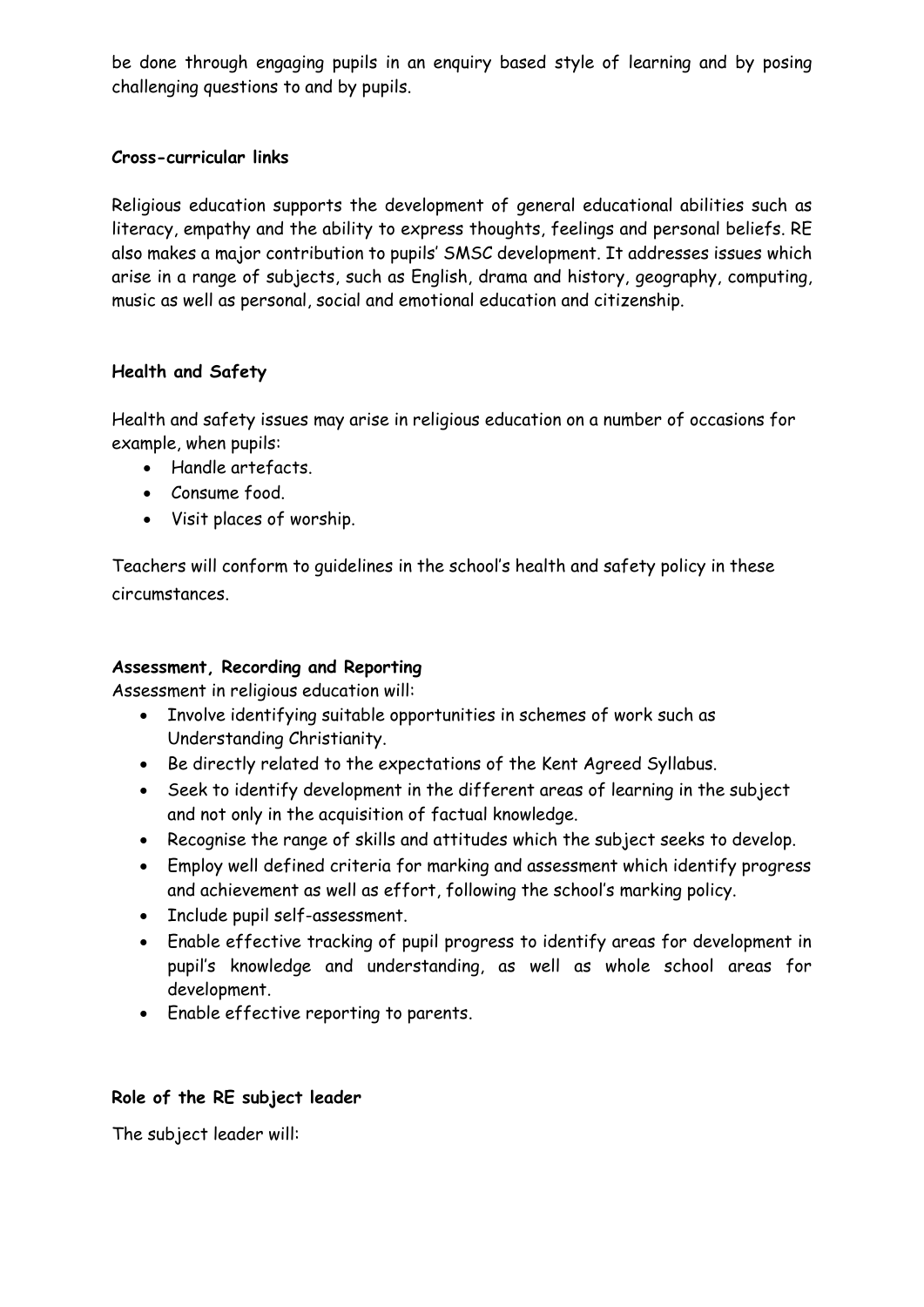- Ensure that all pupils receive their legal entitlement of religious education. (Statement of Entitlement June 2016 The Church of England Education Office) [https://www.canterburydiocese.org/media/childrenandschools/re/statementofe](https://www.canterburydiocese.org/media/childrenandschools/re/statementofentitlement.pdf) [ntitlement.pdf](https://www.canterburydiocese.org/media/childrenandschools/re/statementofentitlement.pdf)
- Produce and regularly review a subject policy to ensure that it remains up to date
- Ensure all teachers are aware of what should be taught in religious education, what resources are available, and what standards of attainment are expected at the end of each Key Stage.
- Support colleagues and help develop their subject expertise.
- Monitor and review the implementation of policy, schemes of work, the quality and effectiveness of the delivery of RE, pupils' progress and standards.
- Liaise periodically with the HT and Governors.
- Seek opportunities for professional development for themselves and other staff.
- Order resources.
- Monitor end of term assessments.
- Observe the teaching of RE in school, providing support and guidance for teachers.
- Ensure there is a school protocol, that covers safeguarding procedures and a suitability process, for when visitors are invited into RE lessons.

# **Resources**

Religious education will be funded to enable a range of resources on different religions to be purchased, such as books for teachers, pupils and the library; posters, CDs, DVDs and artefacts. The school makes use of guidance material produced by the Diocese. Funding will also allow, where possible, visits to different places of worship and provide INSET for staff. All resources will be listed, stored, be easily accessible and kept in good condition. Resource banks will be available for both staff and pupils on all major religions and world views as appropriate.

# **Legal Requirements**

From the time of the 1944 Education Act, parents have had the right to withdraw their children from religious education. The school must comply with any request from a parent to withdraw their child and parents are not required to give their reasons for wanting to do so. However, in view of the Christian ethos and distinctive Christian character of our school, we would hope that all children admitted will participate fully in RE, and that anyone wishing to withdraw their child would discuss this with the headteacher before making this decision.

Date of validation September 2020 Signed………………………………………………….

Chair of Governors